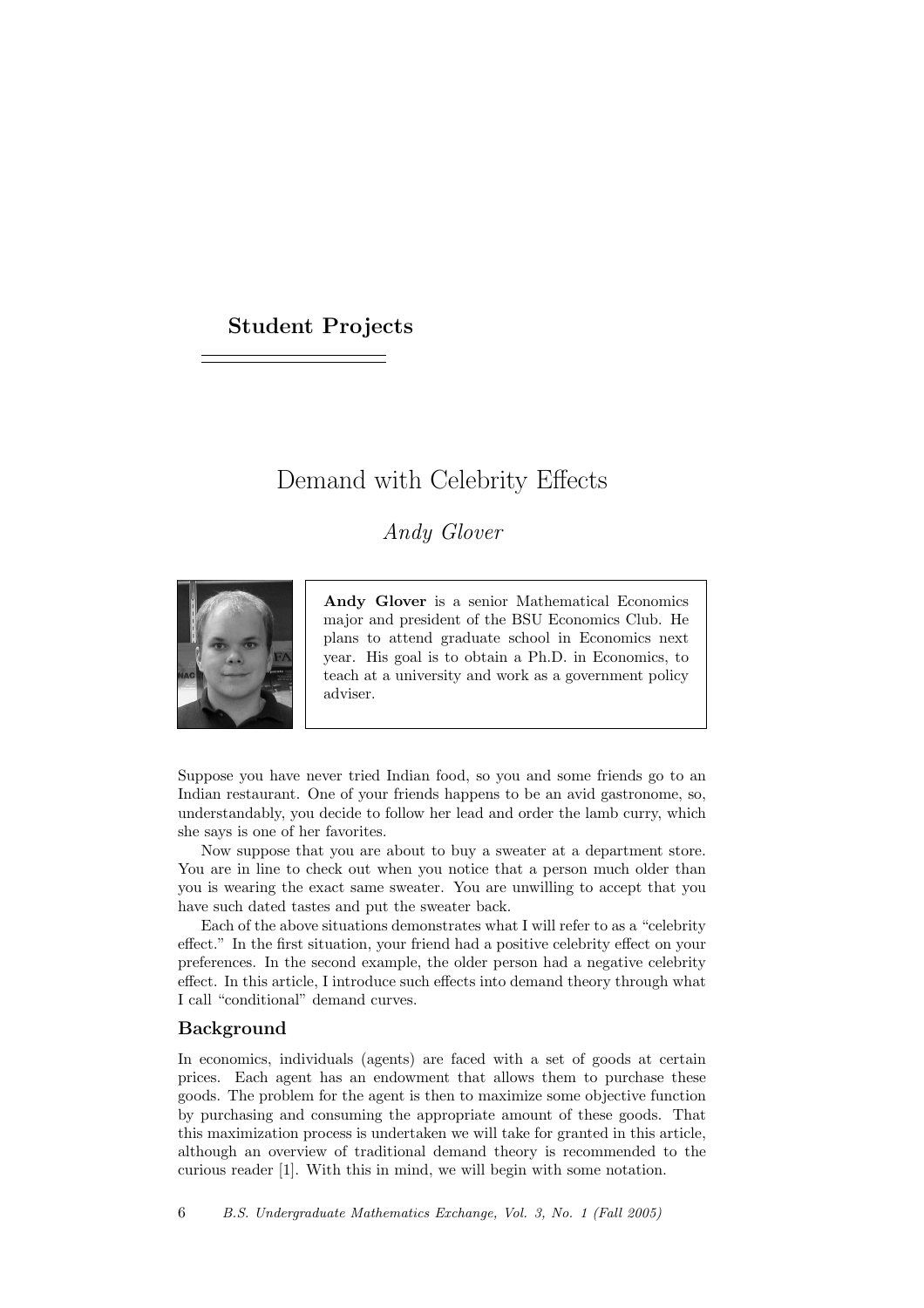**Definition.** The set of goods an agent purchases is a vector in  $\mathbb{R}^n$  denoted by

$$
\mathbf{x} = (x_1, x_2, \dots, x_n)
$$

where each  $x_i$  is the amount of good i purchased.

Definition. The set of prices that an agent must pay for goods purchased is a vector in  $\mathbb{R}^n$  denoted by

$$
\mathbf{p}=(p_1,p_2,\ldots,p_n)
$$

where each  $p_i$  represents the market price of good i.

Definition. Each agent has an endowment that allows her to purchase goods. This is denoted by  $w$  (for wealth). Note that  $w$  can change from agent to agent, but in the present context we simply refer to  $w$  for the "representative" agent.

Definition. Agents choose the number of each different good such that some objective function is maximized. The amount of each good varies according to the price of that good, the prices of the other goods, and the endowment. We call the resulting function a demand function and denote it by

$$
x_i = x_i(\mathbf{p}, w).
$$

We now place a restriction on consumer behavior. This restriction is called Walras's Law. In short, it says that an agent purchases enough goods in order to use all of their endowment:

$$
\mathbf{x}(\mathbf{p}, w) \cdot \mathbf{p} = \sum_{j=1}^{n} x_j(\mathbf{p}, w) p_j = w
$$

This may seem strange and overly strong of an assumption. However, notice that our definition of goods allows for enough generality to allow bonds, stocks, even charitable giving. We now make another assumption on behavior, namely that

$$
\frac{\partial x_i}{\partial p_i}(\mathbf{p}, w) < 0
$$

for each  $i = 1, 2, \ldots, n$ . This is the economic idea that people buy less of something at a higher price, all else equal.

#### Celebrity effects in positive and negative directions

To discuss the examples above, we must expand our discussion to multiple agents making choices concurrently rather than looking only at a "representative" agent. In order to include multiple agents, we consider a set of agents

$$
\mathcal{A} = \{A_1, A_2, \dots, A_k\}
$$

where each  $A_i$  represents a separate agent. We now explicitly allow the endowment of each agent to differ, so that the endowment of agent  $A$  is  $w_A$ . We also alter the demand function.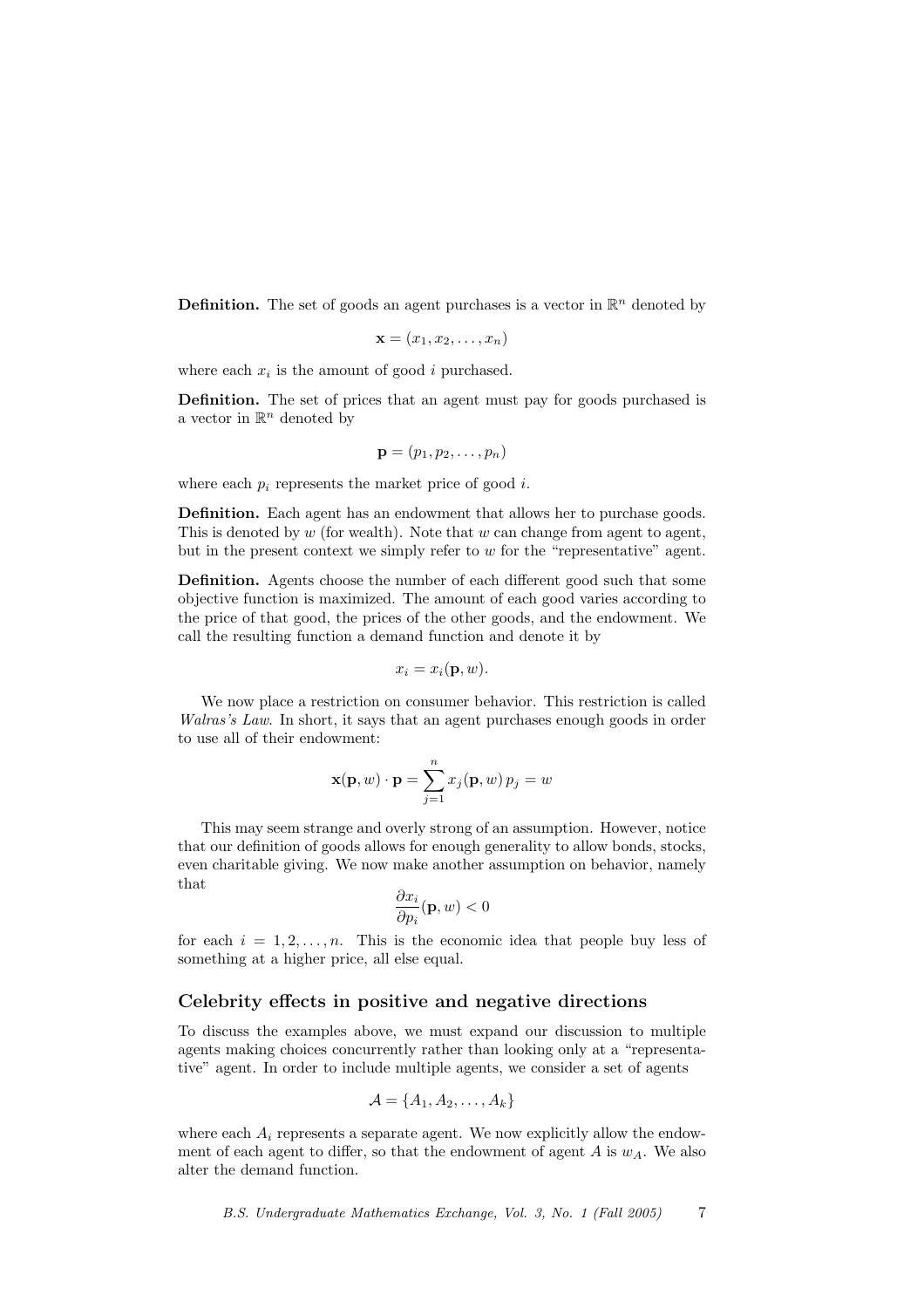**Definition.** Consider two agents  $A, B \in \mathcal{A}$ . The conditional demand for good i by agent  $A$ , given the purchase of an amount of good  $i$  by agent  $B$ , is denoted by

 $x_{A,i}(\mathbf{p}, w_A | x_{B,i}).$ 

With this in mind, we can make the following definition.

**Definition.** Given two agents  $A, B \in \mathcal{A}$ , who choose to purchase bundles of goods from the same selections at the same available prices, we say that:

i. Agent  $B$  exhibits a *positive* celebrity effect in good  $i$  for agent  $A$  if

 $x_{A,i}(\mathbf{p}, w_A | x_{B,i}^*) > x_{A,i}(\mathbf{p}, w_A | x_{B,i})$  whenever  $x_{B,i}^* > x_{B,i}$ .

ii. Agent  $B$  exhibits a *negative* celebrity effect in good  $i$  for agent  $A$  if

$$
x_{A,i}(\mathbf{p}, w_A | x_{B,i}^*) < x_{A,i}(\mathbf{p}, w_A | x_{B,i})
$$
 whenever  $x_{B,i}^* > x_{B,i}$ .

iii. Agent  $B$  does not exhibit celebrity effects in good  $i$  for agent  $A$  if

$$
x_{A,i}(\mathbf{p}, w_A | x_{B,i}^*) = x_{A,i}(\mathbf{p}, w_A | x_{B,i})
$$
 for all  $x_{B,i}$ .

We can now derive a useful proposition concerning these sorts of demand functions.

**Proposition.** If an agent A has conditional demand for some good i for which celebrity effects are present with respect to the amount of i purchased by some other agent  $B$ , then there must be at least one other good j for which agent  $B$ 's purchases affect those of agent A in the opposite direction as that of good  $i$ .

**PROOF.** We will look at two goods, but this could be expanded. We will also show only the case with an initial positive celebrity effect and show that there must be an offsetting negative effect, but the other direction is similar.

To begin, let there be two goods, good 1 and good 2, and two agents,  $A$  and  $B$ . Let agent  $A$ 's demand for good 1 be given by

$$
x_{A,1}(\mathbf{p}, w_A | x_{B,1}).
$$

Now assume that agent  $B$  exhibits a positive celebrity effect in good 1 for agent A. Suppose that agent B increases consumption of good 1, but not of good 2 (suppose  $B$ 's wealth goes up and  $B$  spends the entire increase on good 1). Then  $x_{B,1}$  increases to  $x_{B,1}^*$ . Thus the quantity of good 1 purchased by agent A increases as well:

$$
x_{A,1}(\mathbf{p}, w_A | x_{B,1}^*) > x_{A,1}(\mathbf{p}, w_A | x_{B,1})
$$

But note that agent A's wealth hasn't increased, so this would mean that

 $x_{A,1}(\mathbf{p}, w_A | x_{B,1}^*)p_1 + x_{A,2}(\mathbf{p}, w_A)p_2 > x_{A,1}(\mathbf{p}, w_A | x_{B,1})p_1 + x_{A,2}(\mathbf{p}, w_A)p_2.$ 

However, the right-hand side of this inequality is equal to  $w_A$  by the assumption of Walras's Law that agent A was using her entire income before agent B